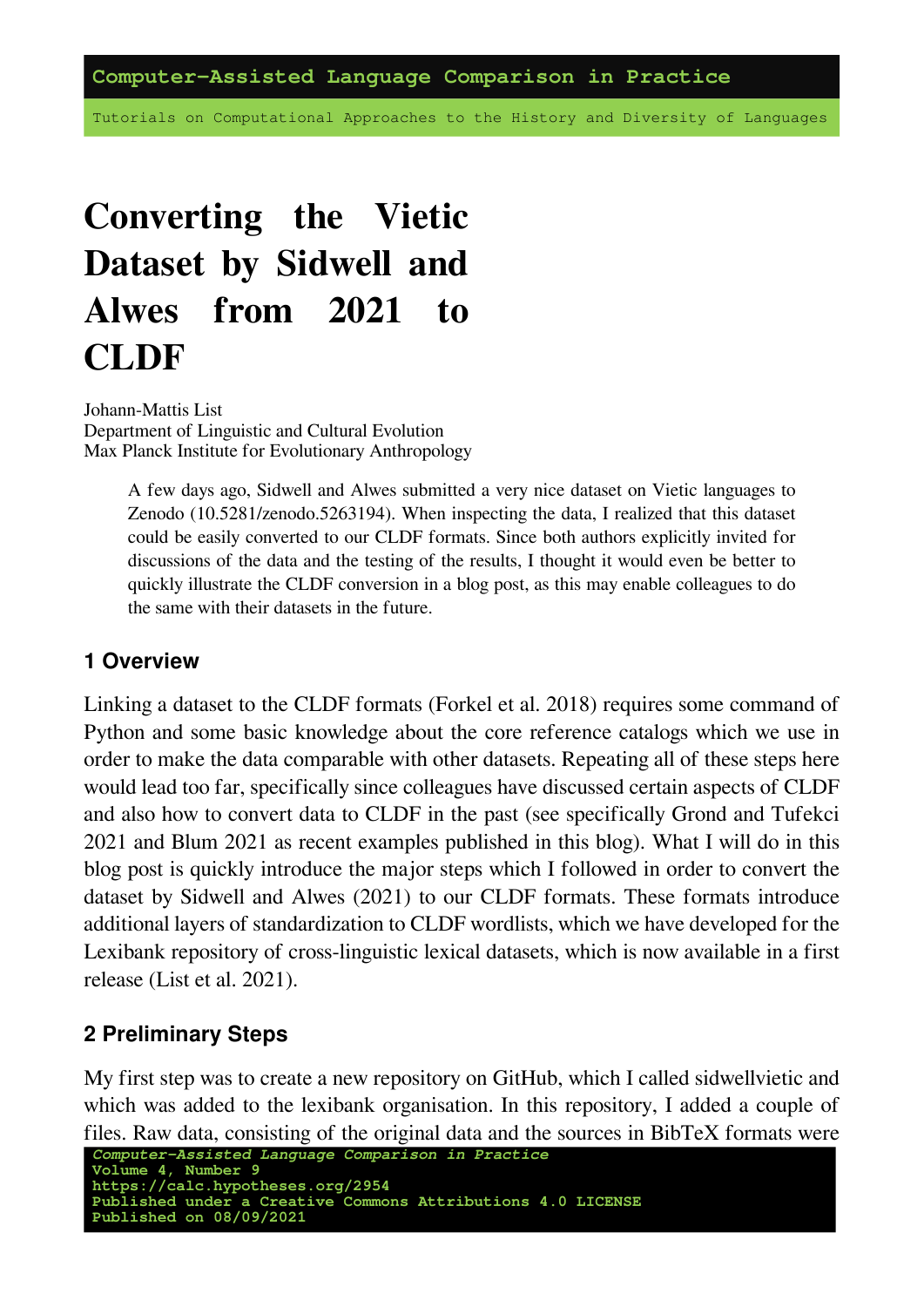placed in the folder raw (raw/data.tsv containing the main lexical data from the spreadsheet, raw/sources.bib containing those references which I could identify from the source with the help of looking at the Glottolog website, [Hammarström et al. 2021,](https://digling.org/evobib/?bibtex=Glottolog) [https://glottolog.org\)](https://glottolog.org/).

I then took the setup,py file from another CLDF dataset (https://github.com/lexibank/allenbai) and replaced all instances of allenbai in the file with sidwellvietic, since this is the name of our repository and the identifier of the dataset. I then added a file with the metadata for the repository, called metadata.json, which I filled as follows:

| "id": "sidwellvietic",                                                                |
|---------------------------------------------------------------------------------------|
| "title": "CLDF dataset derived from Sidwell and Alves' \"Vietic Lexicon\" from 2021", |
| "license": "CC-BY-4.0",                                                               |
| "url": "https://zenodo.org/record/5263195",                                           |
| "citation": "Sidwell, Paul, & Alves, Mark. (2021). Vietic 116 item                    |
| phylogenetic lexicon (First version (26 Aug 2021)) [Data set]. 9th International      |
| Conference on Austroasiatic Linguistics (ICAAL 9), Lund, Sweden. Zenodo.              |
| https://doi.org/10.5281/zenodo.5263195."                                              |
| $\}$                                                                                  |

Based on the license of the original data, I added a CC-By-4.0 license to the main folder as well. As a final file in the main folder, I added a MarkDown file called CONTRIBUTORS.md in which I mark Sidwell and Alwes as the main authors and assign myself the role of the person who converted the data to CLDF. This looks as shown in the following table.

| <b>Name</b>        | <b>GitHub user</b> | <b>Description</b> | Role   |
|--------------------|--------------------|--------------------|--------|
| Paul Sidwell       |                    |                    | Author |
| Mark Alves         |                    |                    | Author |
| Johann-Mattis List | @LinguList         | CLDF conversion    | Other  |

All these preparations are needed in order to make sure that the data can be converted to CLDF. The metadata file is important to inform us about the license, the original dataset, how to quote the data, etc. The contributors file is important to list how the data should be cited when being later submitted to Zenodo, and the original data also needs to be accessible, of course.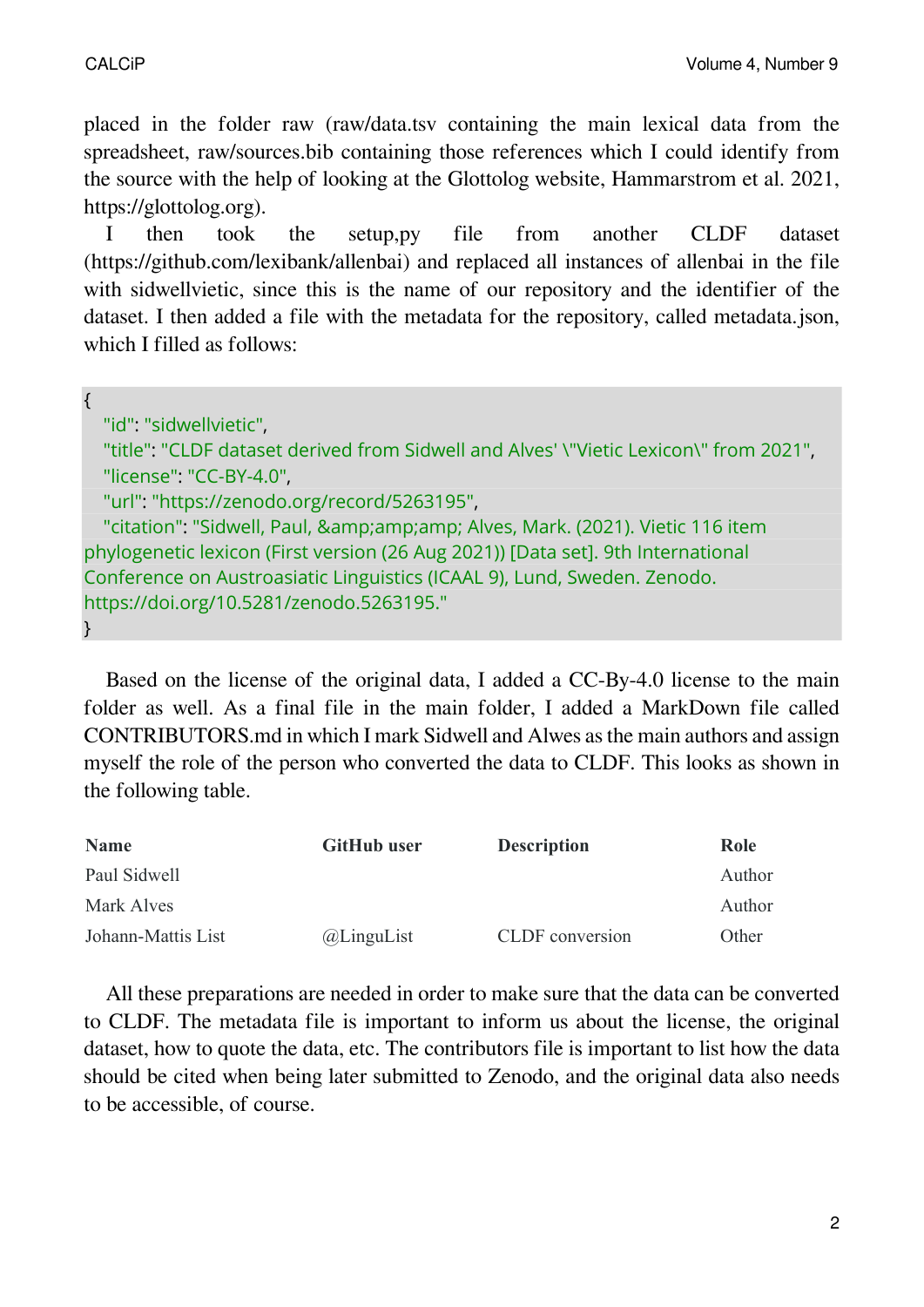# **3 Mapping Concepts to Concepticon**

As a next step, I extracted the concepts from the original dataset and added them to the folder etc, calling the file [concepts.tsv.](https://github.com/lexibank/sidwellvietic/blob/main/etc/concepts.tsv) I mapped the concepts automatically with the help of our PyConcepticon API([List et al. 2020\)](https://digling.org/evobib/?bibtex=PyConcepticon) to the Concepticon (https://concepticon.clld.org, [List et al. 2021.](https://digling.org/evobib/?bibtex=Concepticon) Since this process is in detail described by [Tjuka \(2020\)](https://digling.org/evobib/?bibtex=Tjuka2020TBLOG1), there is no need to comment on it further here. Since the concept list is not very long, this task was quickly done. Since the resulting concept list still needs to be officially added to the Concepticon, I filed an issue on the Concepticon website to notify colleagues that this list is almost finished and could be mapped by those who have time to do so (see [concepticon-data/issues/1131\)](https://github.com/concepticon/concepticon-data/issues/1131).

### **4 Linking Languages to Glottolog**

Having mapped the concepts, the next step was to link the languages to Glottolog (https://glottolog.org). This was done manually. I first extracted the languages from the spreadsheet with the original data and also added the sources (as far as they were given in the spreadsheet). The resulting file, called [languages.tsv](https://github.com/lexibank/sidwellvietic/blob/main/etc/languages.tsv), consists of four columns. The ID (which should be alphanumeric without spaces) is identical with the name used in the spreadsheet, The column Name provides the name, which was also given in the spreadsheet. The column Sources was added by myself from the information in the spreadsheet. The column Glottocode contains the Glottocode, which I identified to the best of my knowledge by searching for all members of the Vietic subgroup on the Glottolog website, at times also comparing the sources that were listed.

### **5 Creating the Lexibank Script**

We use the PyLexibank package([Forkel et al. 2021\)](https://digling.org/evobib/?bibtex=PyLexibank), a plugin to the CLDFBench package [\(Forkel and List 2020](https://digling.org/evobib/?bibtex=Forkel2020) in the Python script that converts the data to CLDF. PyLexibank has several advantages over pure CLDFBench, since it integrates directly with the Concepticon and our reference catalog for Cross-Linguistic Transcription Systems (CLTS, https://clts.clld.org, [List et al. 2021](https://digling.org/evobib/?bibtex=CLTS)). The latter becomes important when refining the phonetic transcriptions, while the former is important to make sure that there are no formal errors in the mapping of concepts to Concepticon.

A Lexibank script consists of different parts. The name of the scripts is derived from the dataset identifier, prefixed by lexibank\_. Thus, our script is called lexibank sidwellvietic.py. On the first lines in this script, we import commands and classes from several libraries which we will use.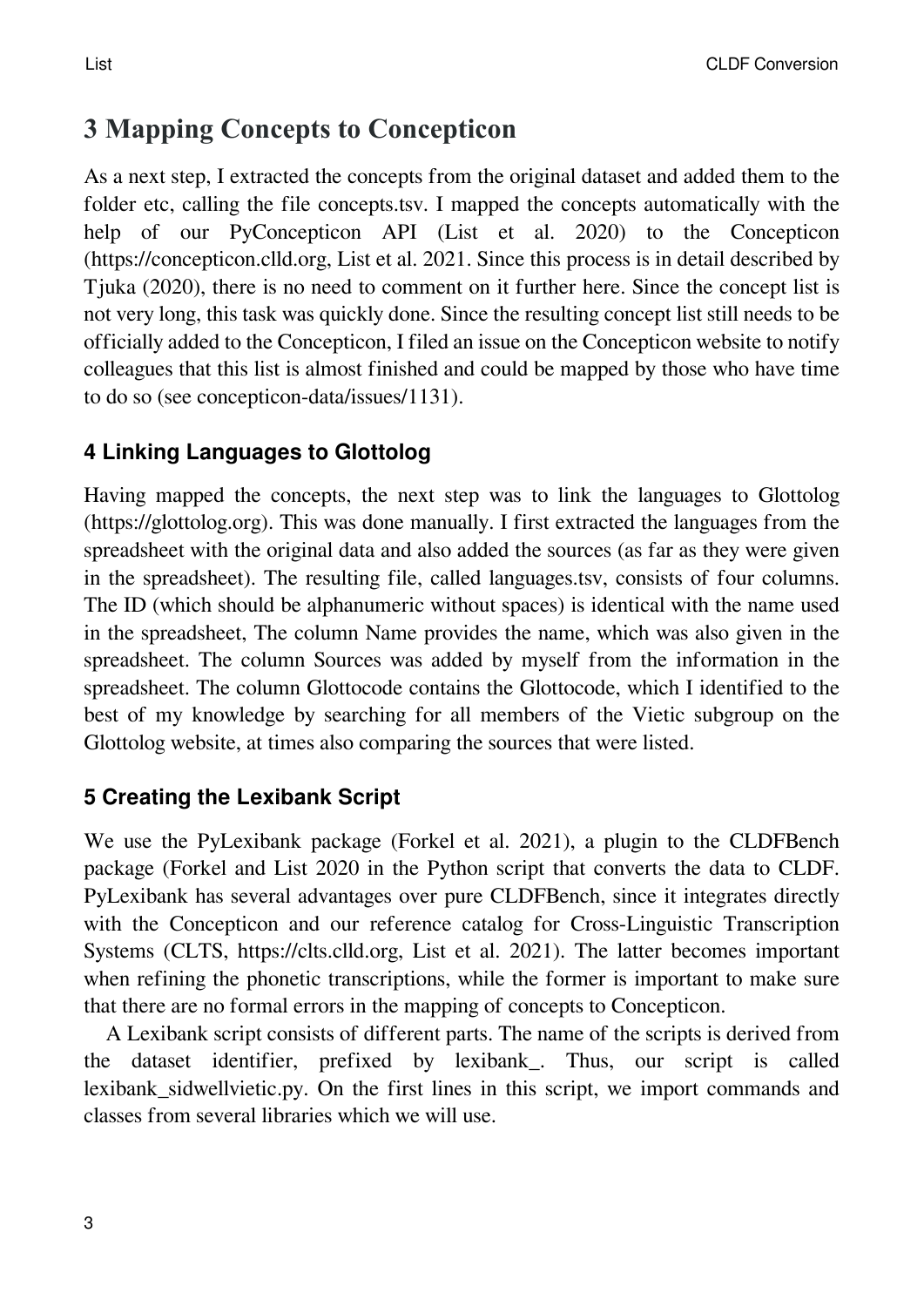import pathlib import attr from clldutils.misc import slug from pylexibank import Dataset as BaseDataset from pylexibank import progressbar as pb from pylexibank import Language from pylexibank import FormSpec

Having done so, we need to modify the typical information for languages in CLDF by creating a custom language class, which differs from the normal language class in CLDF by having one more column that stores the sources, which I added to the file etc/languages.tsv.

```
@attr.s
class CustomLanguage(Language):
  Sources = attr.ib(default=None)
```
Having done so, we can now start by defining our dataset class which will handle the CLDF conversion when calling the script from the commandline. The code which I wrote here looks as follows.

```
class Dataset(BaseDataset):
  dir = pathlib.Path(__file__).parent
  id = "sidwellvietic"
  language_class = CustomLanguage
  form_spec = FormSpec(
       separators="~;,/", missing data=["∅", "#", "NA", 'XX', '*#'], first_form_only=True,
       replacements=[
          (x, y) for x, y in zip(
             '1234567890',
            '1234567890'
            )
          ]+[
            ('-','''),
            (' "mountain"', ''),
            (' "hill"', ''),
             (' [<Lao]', ''),
            ('[', ''),
             (']', ''),
             (' < Lao', ''),
             (^{1}, ^{1}, ^{1}),
```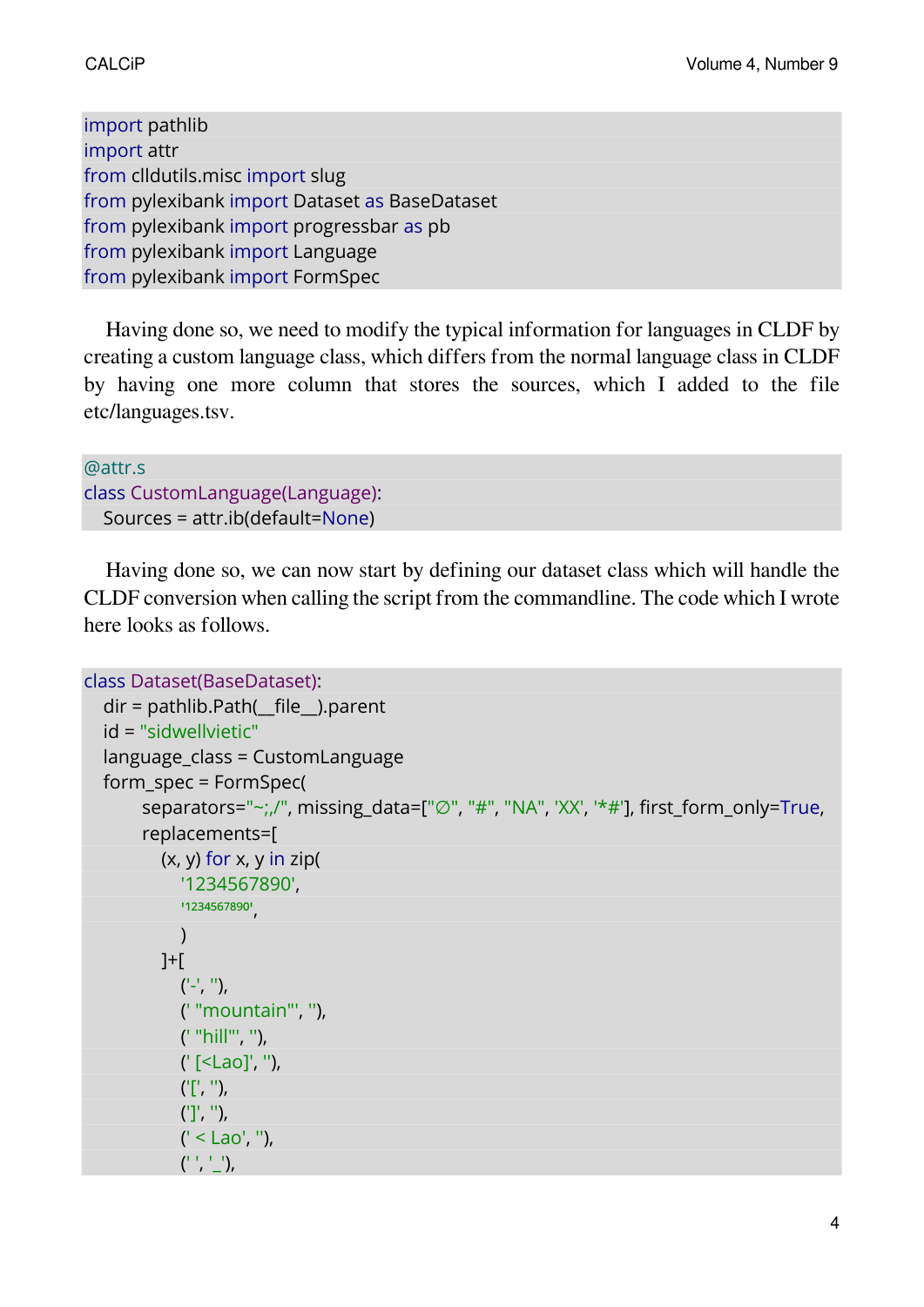("ʔək\_\_̄", "ʔək"), ("anaŋ\_\_ ", "anaŋ"), ("\_'abdomen'", ""), ("d ŋ.³³", "dəŋ³³"),  $(" "[-2], "'),$ ("m̀", "m"), ("ŋ "[:-1], "ŋ"), ("\u1dc4", ""), ("\u1dc5", ""), ])

While the first line inside the class definition provides the directory, and the second line defines the ID of the dataset, we can now see how the new language class is passed to the dataset in the third line. The fourth line is defining what we call the "form specification" (form spec), which consists of basic instructions how to handle parts of the word forms. The attribute separators for example indicates that we expect the semicolon and the slash as basic ways to separate multiple forms from each other in the same cell. We also indicate how missing data is marked in the dataset, and we decide to only retain the first form (first\_form\_only=True) when more than one form in a cell are encountered. The longest part here is the list of replacements, consisting of a list of two strings, the first being the source, the second the target. Each form will be checked for the presence of the source string and if this string is present, it will be replaced by the target. As can be seen, I used this part to clean several irregularities in the original data. Since we store the original data in the column Value, and provide the modified data in the column Form of our CLDF form table, no information is lost, and one can always conveniently check if my conversion went too far.

The next part is the command makecldf which defines how the CLDF dataset should be created. We start by adding the sources, which is done automatically by reading the file sources.bib from the raw directory and adding it to our CLDF directory (cldf/sources.bib).

def cmd\_makecldf(self, args): args.writer.add\_sources()

Adding the concepts is a bit more complicated, since we want to create identifiers for concepts which retain the original concept names, to make debugging easier for us. For this reason, we add each concept from the concept list one by one, as shown on the following lines.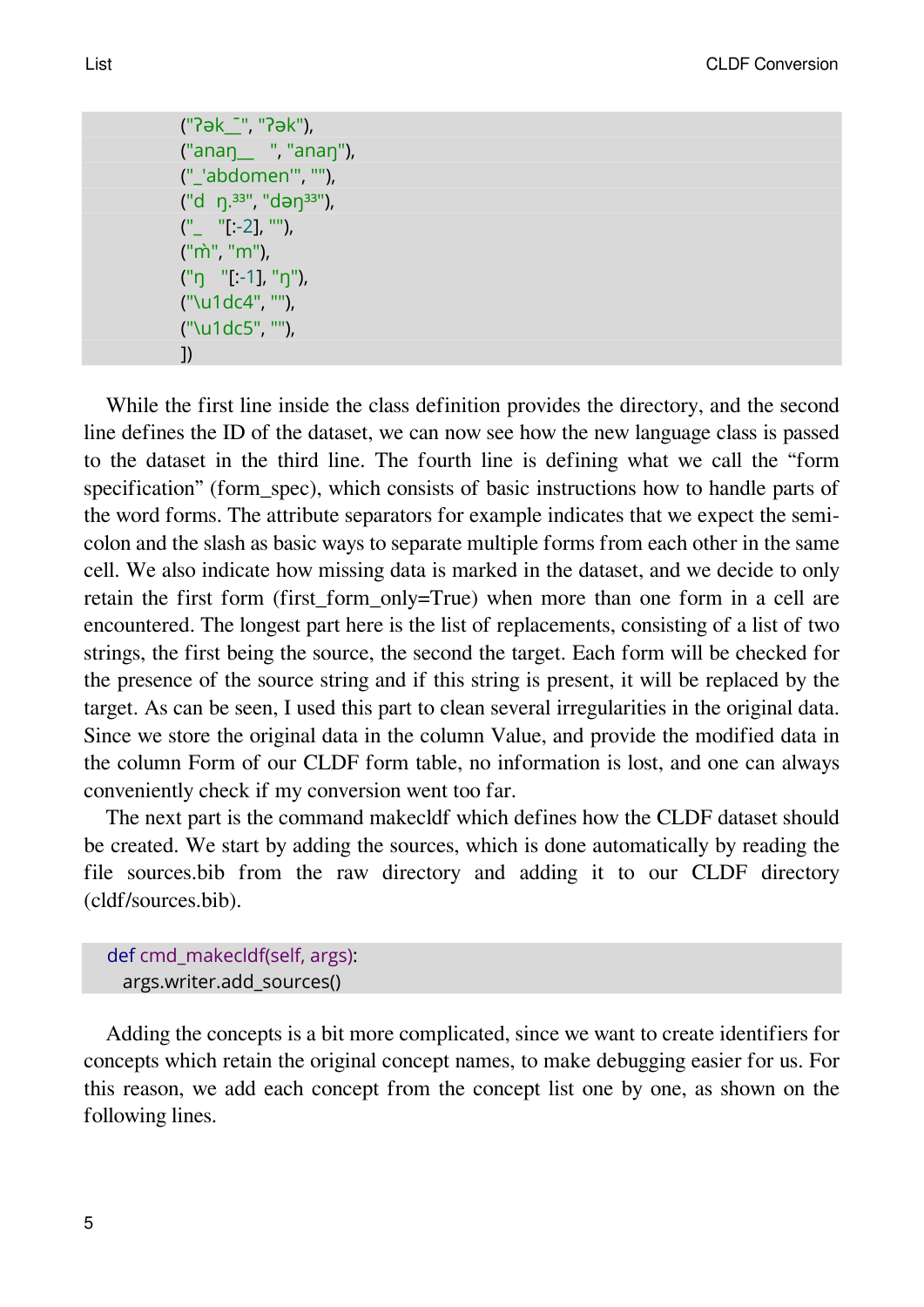```
concepts = \{\}for concept in self.concepts:
  idx = concept["NUMBER"]+"_"+slug(concept["ENGLISH"])
  concepts[concept["ENGLISH"]] = idx
  args.writer.add_concept(
      ID=idx,
      Name=concept["ENGLISH"],
      Concepticon_ID=concept["CONCEPTICON_ID"],
      Concepticon_Gloss=concept["CONCEPTICON_GLOSS"],
      \lambda
```
Adding the languages is again straightforward, but we have to create a lookup for the sources, which is why we need to iterate over the languages again, after having added the languages to our CLDF folder.

```
languages = args.writer.add_languages()
sources = {
    language["ID"]: language["Sources"].strip().replace(" ", "")
    for language in self.languages}
```
If you compare the resulting file [cldf/languages.csv](https://github.com/lexibank/sidwellvietic/blob/main/cldf/languages.csv), you will see that the successful CLDF conversion adds information on geolocations and additional metadata from Glottolog, if they are not already provided in the file etc/languages.tsv. This is very convenient and illustrates the power of linked data.

Having added the languages, we now iterate over the data. We start from reading the data into a list and then create a header from the first line in the data. Additionally, we want to count the cognates, so we create a dictionary to store them and a cognate index to assign new numeric cognate identifiers.

```
# read in data
data = self.raw_dir.read_csv(
  "data.tsv", delimiter="\t",
\lambdaheader = data[0]cognates = \{\}cogidx = 1
```
We now iterate over the data. The forms are given in each second line, with the cognate sets given in each following line. This can be done conveniently in the following loop, which I won't comment any further, suggesting that those interested in the details play around with it themselves.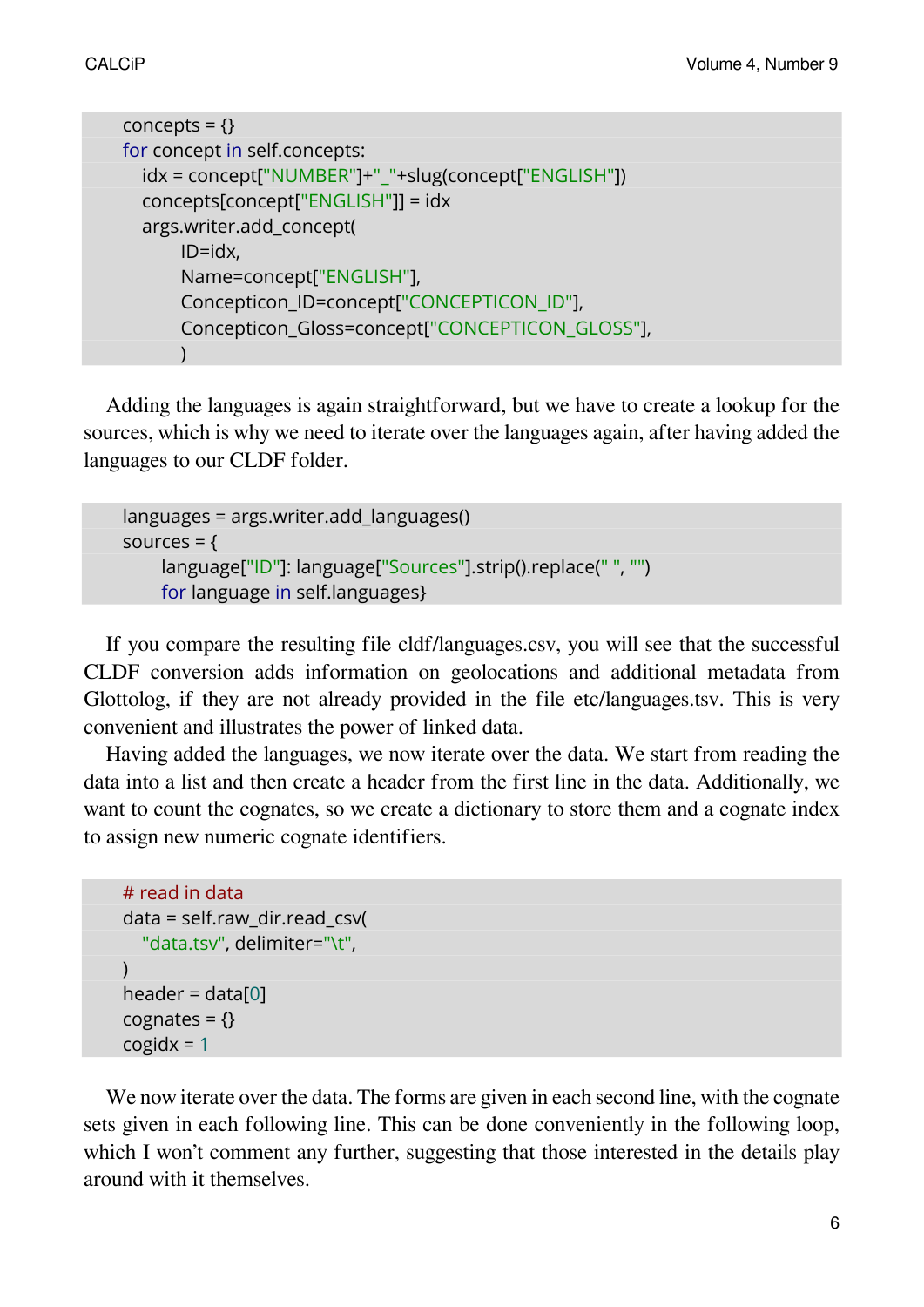```
for i in range(2, len(data), 2):
  words = dict(zip(header, data[i]))
  cognates = dict(zip(header, data[i+1]))
  concept = data[i][0]for language in languages:
    entry = words.get(language).strip()
    cog = cognates.get(language).strip()
    if entry.replace('#', '').strip():
      if concept+'-'+cog not in cognates:
         cognates[concept+'-'+cog] = cogidx
         cogidx == 1cogid = cognates[concept+'-'+cog]
      for lex in args.writer.add forms from value(
           Language_ID=language,
           Parameter_ID=concepts[concept],
           Value=entry,
           Source=sources[language],
           Cognacy=cogid
           ):
         args.writer.add_cognate(
             lexeme=lex,
             Cognateset_ID=cogid,
             Source="Sidwell2021"
             )
```
Having prepared the code in this form, we can convert the data for the first time to the CLDF format via the CLDFBench commandline app with the pylexibank expansion. To install the packages, you can just install the software package that was just created by opening a terminal inside the folder and typing.

\$ pip install -e .

This will install all dependencies defined in the setup.py script, which was adjusted from another project. To now run the PyLexibank pluging to convert the data to CLDF, one just needs to make sure to have downloaded actual versions of Glottolog (<https://github.com/glottolog/glottolog>), Concepticon [\(https://github.com/concepticon/](https://github.com/concepticon/concepticon-data) [concepticon-data](https://github.com/concepticon/concepticon-data)), and CLTS [\(https://github.com/cldf-clts/clts\)](https://github.com/cldf-clts/clts), ideally placing them in a single folder to make it easier to remember where they are on the system (an alternative would be to use the command cldfbench catconfig to download the data into a configuration folder). Having done so, we just need to type.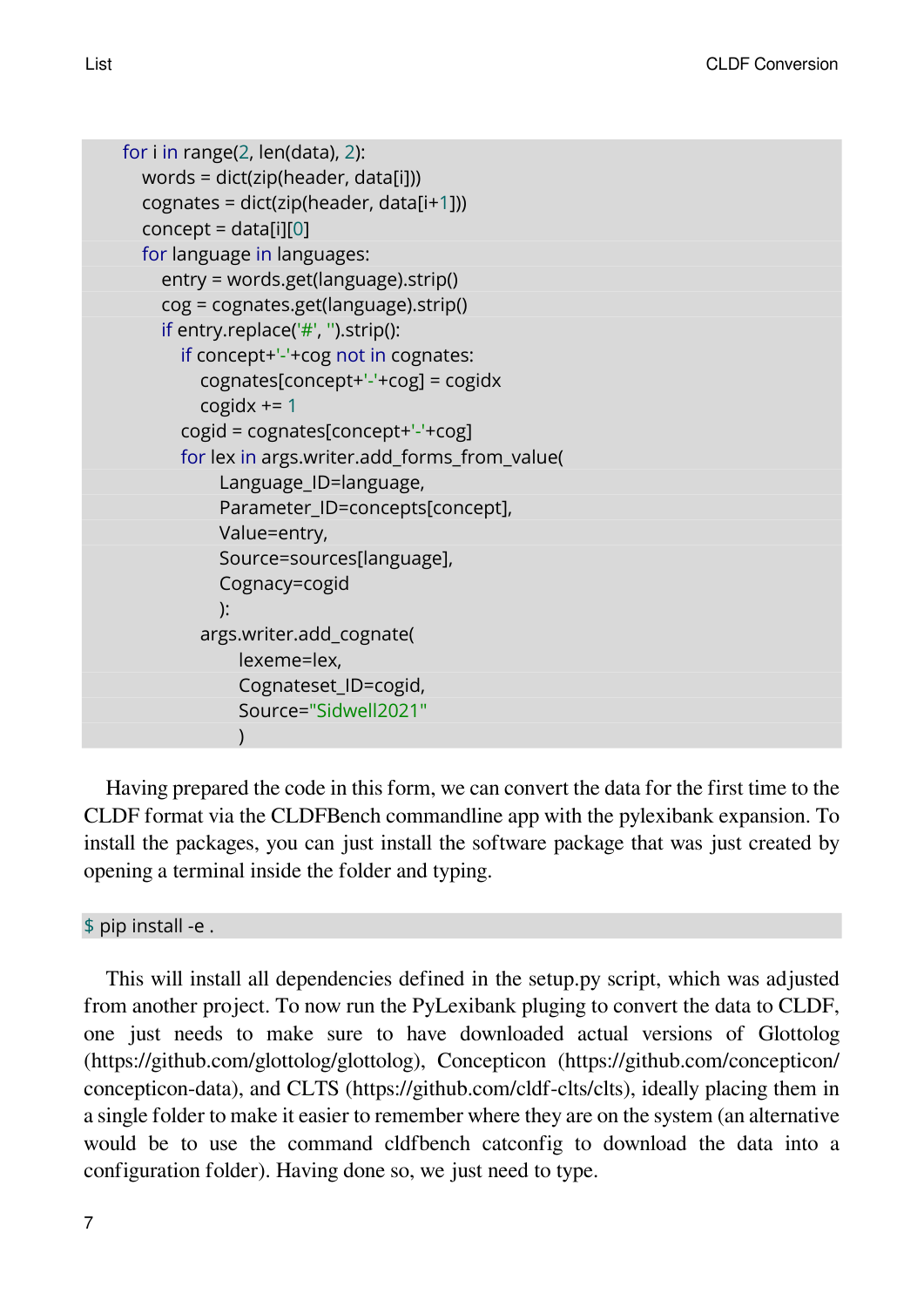```
$ cldfbench lexibank.makecldf sidwellvietic
--concepticon=Path2Concepticon --glottolog=Path2Glottolog
--clts=Path2CLTS --concepticon-version=v2.5.0 --glottolog-version=v4.4
--clts-version=v2.1.0
```
With the catconfig solution mentioned before, one does not need to pass the paths to the locations of the reference catalogs. When running the terminal inside the folder where the CLDF dataset was prepared, there one can also pass the full Python script instead of the dataset ID.

```
$ cldfbench lexibank.makecldf lexibank_sidwellvietic.py
--concepticon-version=v2.5.0 --glottolog-version=v4.4
--clts-version=v2.1.0
```
This will create a first version of the CLDF data, which is stored in the folder cldf. It will also create a README file which provides major info on the contributors, the mapping to Concepticon and Glottolog, and how to cite the data set. Finally, it creates a .zenodo.json file which will tell Zenodo how to quote the dataset when submitting it there. Note that we typically mark the original data creators as the authors of a dataset in CLDF, since our work only consists of the conversion. For reasons of consistency, we also decided for a unified title, which lists the authors with their names, the year of the publication, and a short version of the title (hence CLDF dataset derived from Sidwell and Alwes' "Vietic Lexicon" from 2021).

# **6 Creating an Orthography Profile**

If you check the forms in the CLDF dataset, you can see that our form specification already did a good job in deleting those aspects of the original forms which would confuse any automated conversion to IPA. In the file [cldf/forms.csv](https://github.com/lexibank/sidwellvietic/blob/main/cldf/forms.csv), you will find two empty columns, called Segments and Graphemes. These columns are not filled by the CLDF conversion routine, since orthography profiles are missing. They need to be created in a second step.

In order to create an orthography profile, we can use the draft profile creation routine offered by LingPy (https://lingpy.org, [List and Forkel 2021](https://digling.org/evobib/?bibtex=LingPy)), which can be called via a PyLexibank command.

```
$ cldfbench lexibank.init_profile lexibank_sidwellvietic.py --merge-vowels
```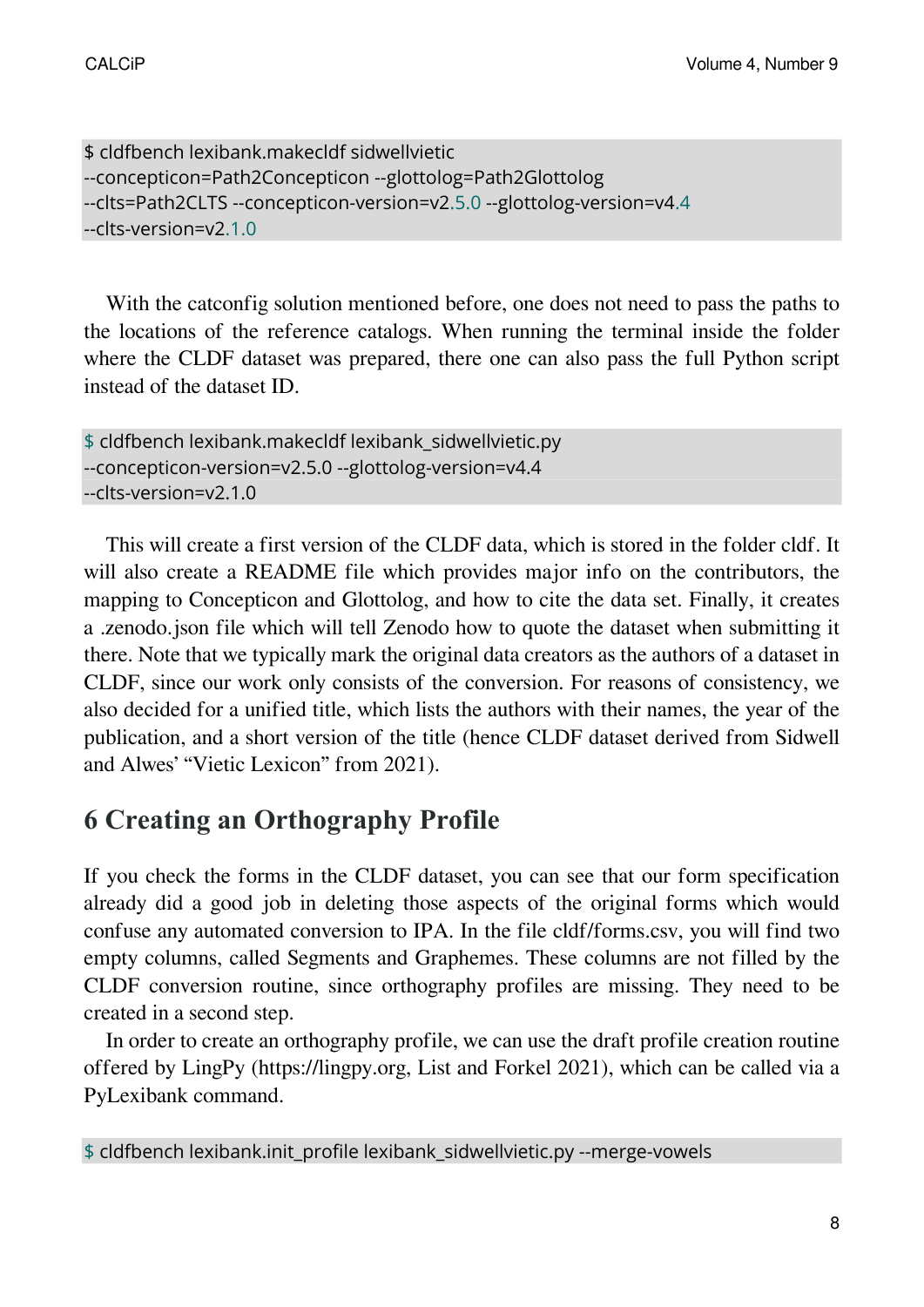List CLDF Conversion

This will try to segment the data in the file cldf/forms.csv in the column Form and then make a guess for each grapheme (which can consist of more than one glyph), how it should be best converted to IPA. The resulting profile is rather long (500 lines), mainly due to the fact that for Vietnamese no IPA was used, but the traditional orthography, which contains many special symbols unknown to IPA.

In order to convert the Vietnamese data to IPA, one should ideally use a tool, like Kirby's [vPhon](https://github.com/kirbyj/vPhon)([Kirby 2020](https://digling.org/evobib/?bibtex=vPhon)), or provide correct forms in IPA manually. But in order to get a first overview regarding the data, it is useful to create a first profile that corresponds to the requirements of the B(road)IPA transcription system of CLTS. Thus, I manually corrected the 500 lines in the draft profile to the best of my knowledge. Once the corrected profile is created, one has to run the CLDF conversion code another time. This time, the columns Segments and Graphemes will be filled in the forms.csv file. The Graphemes column contains the original content of the Form column in segmented form. The beginning and end are marked by  $\land$  and  $\%$  respectively and allow to make rough context distinctions. The following table shows the first lines in the file, where some columns have been deleted, which are not essential for the discussion of orthography profiles.

| ID                                  |             | Language ID Parameter ID Value Form Segments Graphemes |                                                  |                                     |                                                                                                       |                                                       |
|-------------------------------------|-------------|--------------------------------------------------------|--------------------------------------------------|-------------------------------------|-------------------------------------------------------------------------------------------------------|-------------------------------------------------------|
| ProtoVietic-1 1si-1                 | ProtoVietic | $1$ 1si                                                | $*so:$ $*so:$ s of                               |                                     |                                                                                                       | $^{\wedge}$ * s or \$                                 |
| $MuongBi-1$ 1si-1                   | MuongBi     | $1$ 1si                                                | ho                                               | ho                                  | h <sub>0</sub>                                                                                        | $^{\wedge}$ h o \$                                    |
| $NguonCL-1$ 1si-1                   | NguonCL     | $1$ 1si                                                | $t'$ כ                                           | $t^3$ <sup>1</sup> $t$ <sup>1</sup> |                                                                                                       | $\wedge$ t 's $\sqrt{3}$ 's                           |
| $NguonYT-1$ 1si-1                   | NguonYT     | $1$ 1si                                                | $2$ uj1 $2$ uj <sup>1</sup> $2$ u j <sup>1</sup> |                                     |                                                                                                       | $\wedge$ ? u j <sup>1</sup> \$                        |
| CuoiThaiHoa-1 1si-1 CuoiThaiHoa     |             | 1 1 si                                                 |                                                  |                                     | $h\breve{\mathbf{y}}$ w32 $h\breve{\mathbf{y}}$ w <sup>32</sup> $h\breve{\mathbf{y}}$ w <sup>32</sup> | $^{\wedge}$ h $\check{\mathsf{x}}$ w <sup>32</sup> \$ |
| CuoiTanHop-1 1si-1 CuoiTanHop 1 1si |             |                                                        |                                                  |                                     | $h\breve{\mathbf{y}}$ w22 $h\breve{\mathbf{y}}$ w <sup>22</sup> $h\breve{\mathbf{y}}$ w <sup>22</sup> | $\wedge$ h $\check{\mathsf{x}}$ w <sup>22</sup> \$    |

If you check the [orthography profile](https://github.com/lexibank/sidwellvietic/blob/main/etc/orthography.tsv), you can see that the column Grapheme in the profile offers a counterpart for all graphemes listed in the Graphemes column of the table above. The corresponding IPA column offers the counterparts of the graphemes. Thus '<sub>2</sub> in NguonCL is converted to  $\sigma$  (deleting the apostrophe), since the orthography profile lists only one letter in the IPA column. Note that this may well be wrong, since it seems that the t' is rather the segment which is denoted here, but for the first draft profile we create it is more important to have covered all segments and to understand the data, than to be correct in all cases.

When rerunning the code for CLDF creation, the PyLexibank plugin uses — as mentioned before — the orthography profile to create the data from the orthography profile. By now, we have used a single file, but given that the transcription systems are highly divergent in the data, it seems useful to split the profile into one profile for each language. This can also be done with PyLexibank by adding a folder etc/orthography/ to the repository in which individual orthography profiles for each language are added,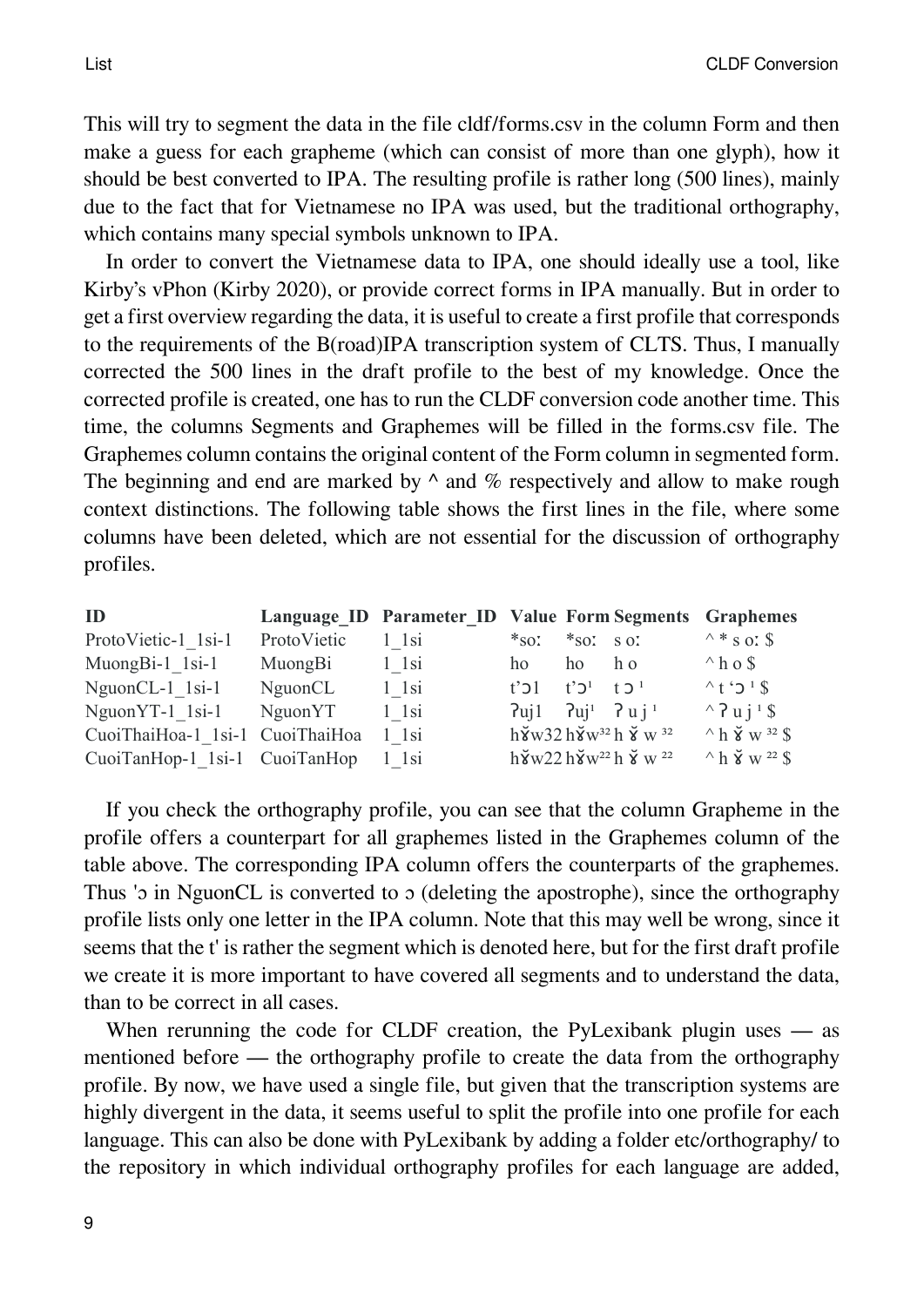which have as a filename the identifier of the language (Language ID), and the filesuffix .tsv.

We can use the draft profile to create these individual profiles in a straightforward way with the help of a small script which I called [orthography.py](https://github.com/lexibank/sidwellvietic/blob/main/raw/orthography.py) and placed it in the raw folder for convenience. If you open a terminal in this folder, you can run the script by typing python orthography.py. The script itself first reads the cldf/forms.csv and assembles and counts all graphemes in the Grapheme column. At the same time, the script reads the orthography profile and creates a conversion table, which is then used to convert the set of graphemes for every individual language into the corresponding IPA value. Since we count the frequency of the graphemes per language at the same time, the corresponding single-language-profile contains also the frequency of occurrence of individual graphemes, which may be interesting and important when enhancing profiles language by language.

```
from csvw.dsv import UnicodeDictReader
from collections import defaultdict
from unicodedata import normalize
with UnicodeDictReader('../cldf/forms.csv') as reader:
  data = [row for row in reader]
with UnicodeDictReader('../etc/orthography.tsv', delimiter="\t") as reader:
  profile = \{\}for row in reader:
    profile[normalize('NFC', row['Grapheme'])] = row['IPA']
languages = set([row['Language~ID'] for row in data])profiles = {language: defaultdict(int) for language in languages}
errors = \{\}lexemes = \{ \}for row in data:
  for char in row['Graphemes'].split():
    char = normalize('NFC', char)
    profiles[row['Language_ID']][char, profile.get(char, '?'+char)] += 1
for language in languages:
  with open('../etc/orthography/'+language+'.tsv', 'w') as f:
    f.write('Grapheme\tIPA\tFrequency\n')
    for (char, ipa), freq in profiles[language].items():
       f.write('{0}\t{1}\t{2}\n'.format(char, ipa, freq))
       if ipa.startswith('?'):
         errors[char] = ipa[1:]
```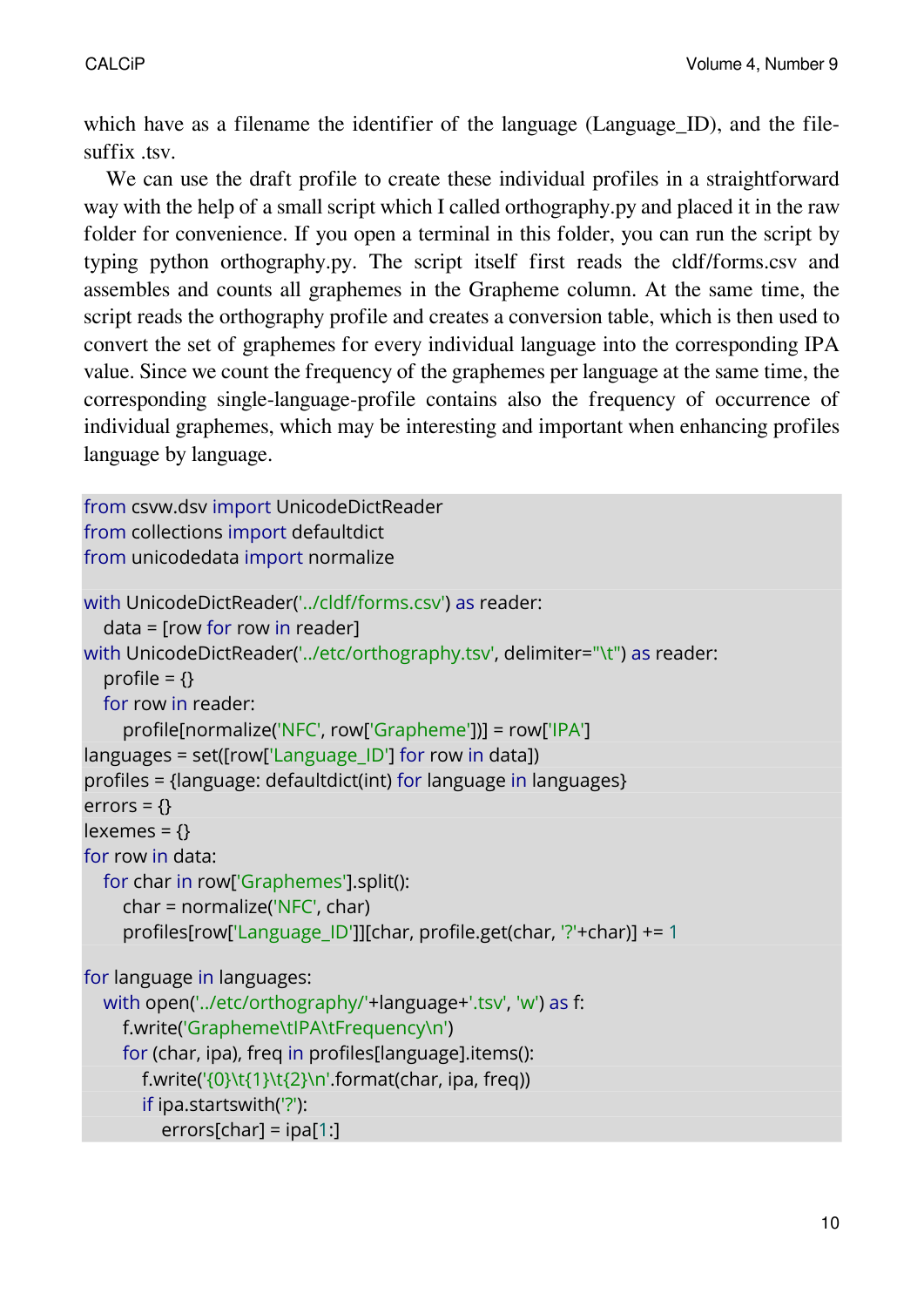When trying to enhance the lexemes for individual languages or for all of your languages, you can run a specific PyLexibank command which provides some basic information on the current state of your conversion.

\$ cldfbench pylexibank.check\_profile lexibank\_sidwellvietic.py

You can run it also for individual languages:

\$ cldfbench pylexibank.check\_profile lexibank\_sidwellvietic.py --language=NguonCL - format=plain

The output of this command will inform you about the status of the data in a couple of different categories. The category Generated Graphemes, which comes first, informs you if a given sound is recorded as such in the B(road)IPA system of CLTS or if the dynamic procedure of generating sounds had to be used. As you can see, the diphthongs [ɨə, ɨe, ɨa] are not attested in CLTS so far, so they had to be generated by the system.

|             | Grapheme Grapheme-UC BIP BIPA-UC |                                    | <b>Modified Segments Graphemes Count</b>   |                               |  |
|-------------|----------------------------------|------------------------------------|--------------------------------------------|-------------------------------|--|
|             |                                  |                                    |                                            |                               |  |
| $\dot{+}$ ə |                                  | $U+0268 U+0259$ is $U+0268 U+0259$ | $s \nleftrightarrow n^1$ sion <sup>1</sup> |                               |  |
| $\dot{+}e$  | $U+0268 U+0065$ ie               | $U+0268 U+0065$                    | $dx$ ie t $^{7/52}$ jiet <sup>7</sup>      |                               |  |
| $\dot{a}$   | $U+0268 U+0061$ ia               | U+0268 U+0061                      | $m \dot{+} a^1$                            | m <sup>1</sup> a <sup>1</sup> |  |

The second category shown here are Modified Graphemes. These relate to those graphemes where a correction of the data via the CLTS system had to be carried out. In our case, which I introduced artificially here, the grapheme j is converted to ʤ, which is recognized by CLTS but converted to the regular foorm dz, consisting of two characters.

|    | Grapheme Grapheme-UC BIPA BIPA-UC |                                                                                 | Segments Graphemes Count |  |
|----|-----------------------------------|---------------------------------------------------------------------------------|--------------------------|--|
| dz | $U+02a4$                          | $d\zeta$ U+0064 U+0292 $d\zeta$ $\eth$ ov $\chi$ <sup>1</sup> is v <sup>1</sup> |                          |  |

A third category are Slashed Graphemes. These refer to those graphemes where I myself was not very sure or wanted to make sure that my conversion is still visible when inspecting the segmented form. In our case, this relates to cases where I modified the tone, which is given in phonological coding in the original data, while CLTS expects phonetic coding of tone. Since the major importance of tonal information is distinctivity, and since CLTS does not accept to mix phonological (abstract) and phonetic transcriptions (since the former are no phonetic transcriptions in the strict sense of the word), I used dummy labels consisting of the typical tone letters for the tones exceeding the allowed number of five. Thus, I reflect tone 6 as  $\frac{6}{51}$  (aka 5 plus 1), tone 7 as  $\frac{7}{52}$ , etc.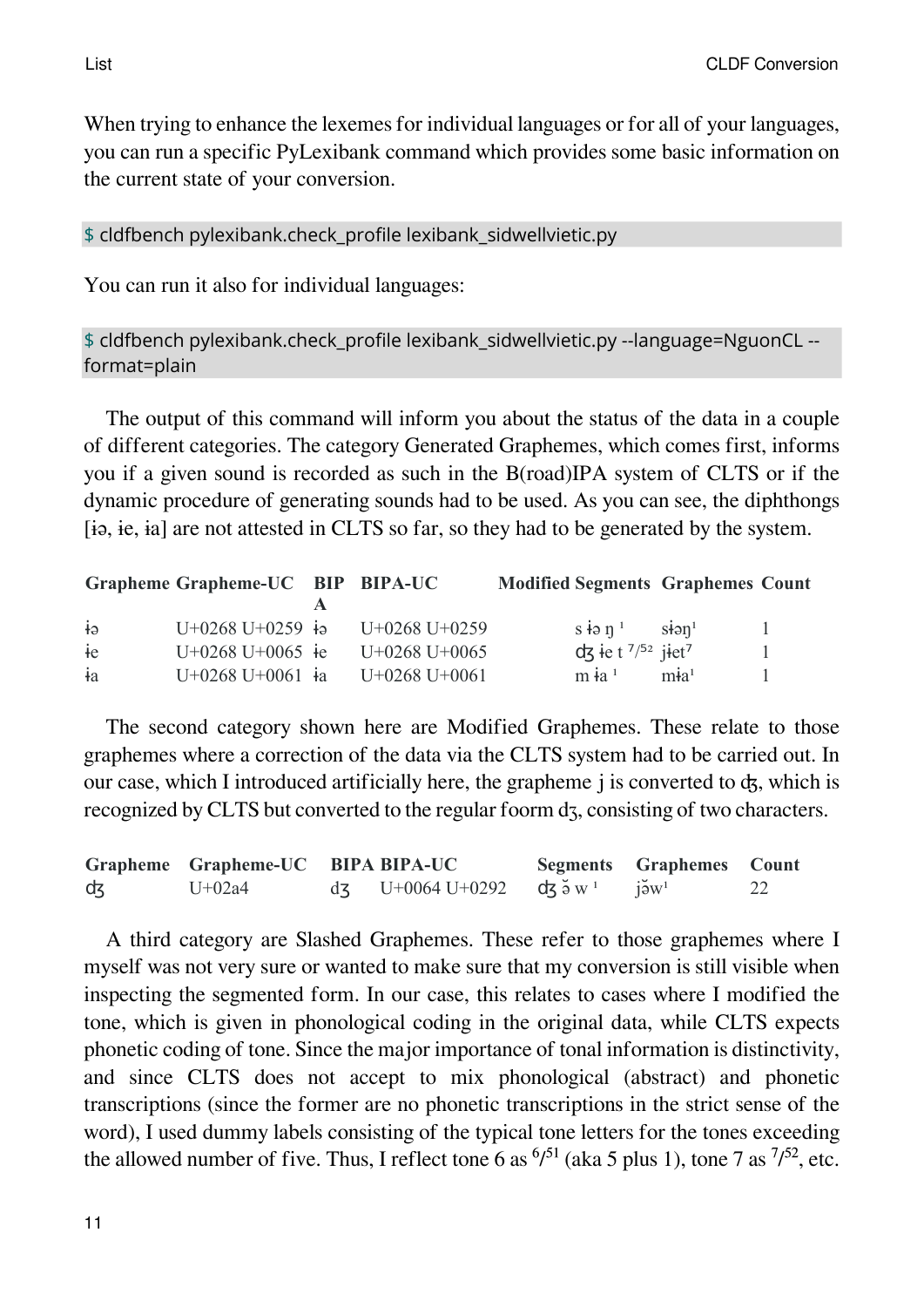The advantage of this procedure is that the major information that there are 8 tones in this language is preserved. Even the original tone letters provided in the source is preserved, and methods for automatic cognate detection can use the tone and align the data, since they generally do not distinguish tones by their phonetic structure, but typically treat all tones as the same sound class (see [List 2014](https://digling.org/evobib/?bibtex=List2014d) on phonetic alignment and sound classes). One additional case of slashing concerns the diphthon [ie], which I treat as two segments here, with [i] as a glide initial [j] and [e] as the nucleus vowel.

|           | Grapheme Grapheme-UC |                          | <b>BIP BIPA-UC</b> | <b>Segments</b>                            | <b>Graphemes</b> Count              |  |
|-----------|----------------------|--------------------------|--------------------|--------------------------------------------|-------------------------------------|--|
| i/j       | $U+0069$             |                          | $U+006a$           | $k \frac{i}{j}$ e n <sup>4</sup>           | kien <sup>4</sup>                   |  |
| 6/51      | $U + 2076$           | 51                       | U+2075 U+00b9      | $p $ 0 $^{6/51}$                           | p2 <sup>6</sup>                     |  |
| 8/53      | $U + 2078$           | 53                       | U+2075 U+00b3      | $n \cdot k^{8/53}$                         | $\eta$ ik <sup>8</sup>              |  |
| 7/52      | $U + 2077$           | 52                       | U+2075 U+00b2      | $t \frac{5}{9} t^{7/52}$                   | $t\tilde{\partial}t^7$              |  |
| $2^{2}/2$ | $U+00b2 U+0027$      | $\overline{\phantom{a}}$ | $U+00b2$           | l o: $\eta^{2^2/2}$                        | $\ln^{2}$                           |  |
| $1^{1}/1$ | U+00b9 U+02c8        |                          | $U+00b9$           | t a n $\binom{2^2}{2}$ t i $\binom{11}{1}$ | tan <sup>2</sup> 'ti <sup>1</sup> ' |  |

It is important to emphasize that all my decisions can and should be discussed. The format in which the data is provided is made in such a transparent way that discussion and improvement are easy to achieve. In coding data, however, I should emphasize that it is always better to try to standardize the data, even if one is not absolutely sure in all regards, then not doing anything and leaving data unstandardized. In this way, the current conversion into CLDF may not be perfect, and I hope experts will help me to improve it further, but it is a first step towards a dataset that can be compared with other datasets out there.

### **7 Improving the Vietnamese Transcriptions**

For the [WOLD](https://github.com/lexibank/wold) dataset, I used vPhon (Kirby 2020) to improve the Vietnamese transcriptions in such a way that I included full syllables into the orthography profile and added a segmented form in the IPA column, using vPhon conversions of full words to assemble the syllables. Since I lack the expertise on Vietnamese pronunciation, I now simply expanded the profile for Vietnamese by adding all lines from the WOLD profile for Vietnamese to the draft profile that I created before. This means that the resulting transcriptions should be taken with some care, and I hope to receive help by colleagues interested in improving this dataset both for the Vietnamese transcriptions and the data in general.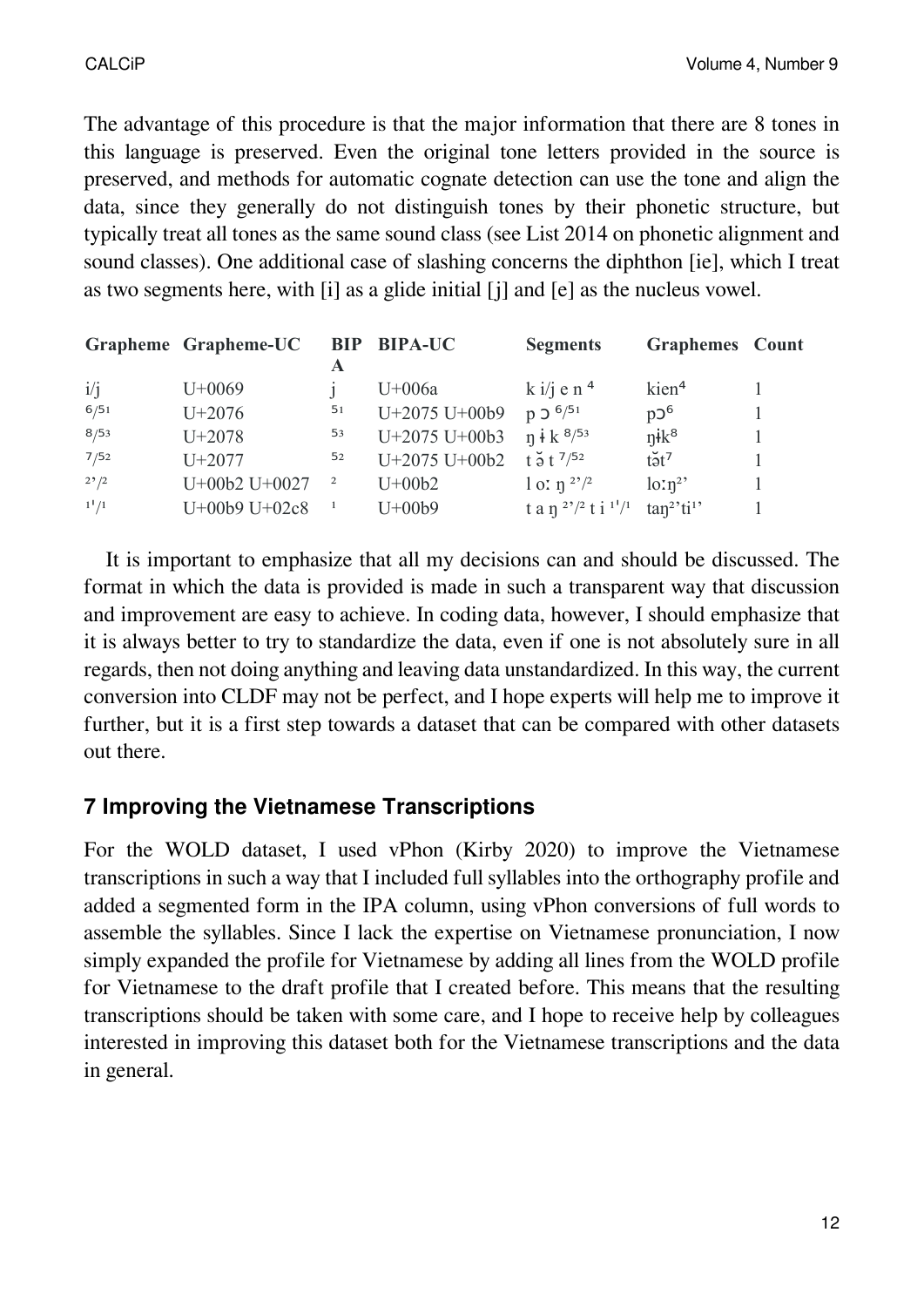### **8 Checking the Data**

We can quickly check the data and whether our conversion makes sense by converting the data to the TSV formats required by the EDICTOR tool (https://digling.org/edictor, [List 2021\)](https://digling.org/evobib/?bibtex=EDICTOR). This can be done with the help of the PyEDICTOR package (https://github.com/lingpy/pyedictor, [List 2021\)](https://digling.org/evobib/?bibtex=PyEDICTOR), which can be installed with pip (\$ pip install pyedictor). With PyEDICTOR, conversion to a wordlist can be done quickly from the command line:

\$ edictor wordlist --dataset=cldf/cldf-metadata.json --addon=cogid\_cognateset\_id:cogid -n wordlist



**Figure 1:** Neighbor-Net of the data created with SplitsTree

This creates a file wordlist.tsv, in which the cognate set information has been added in addition to the default columns which EDICTOR requires. When you load the data into EDICTOR (just open the EDICTOR website at https://digling.org/edictor/ and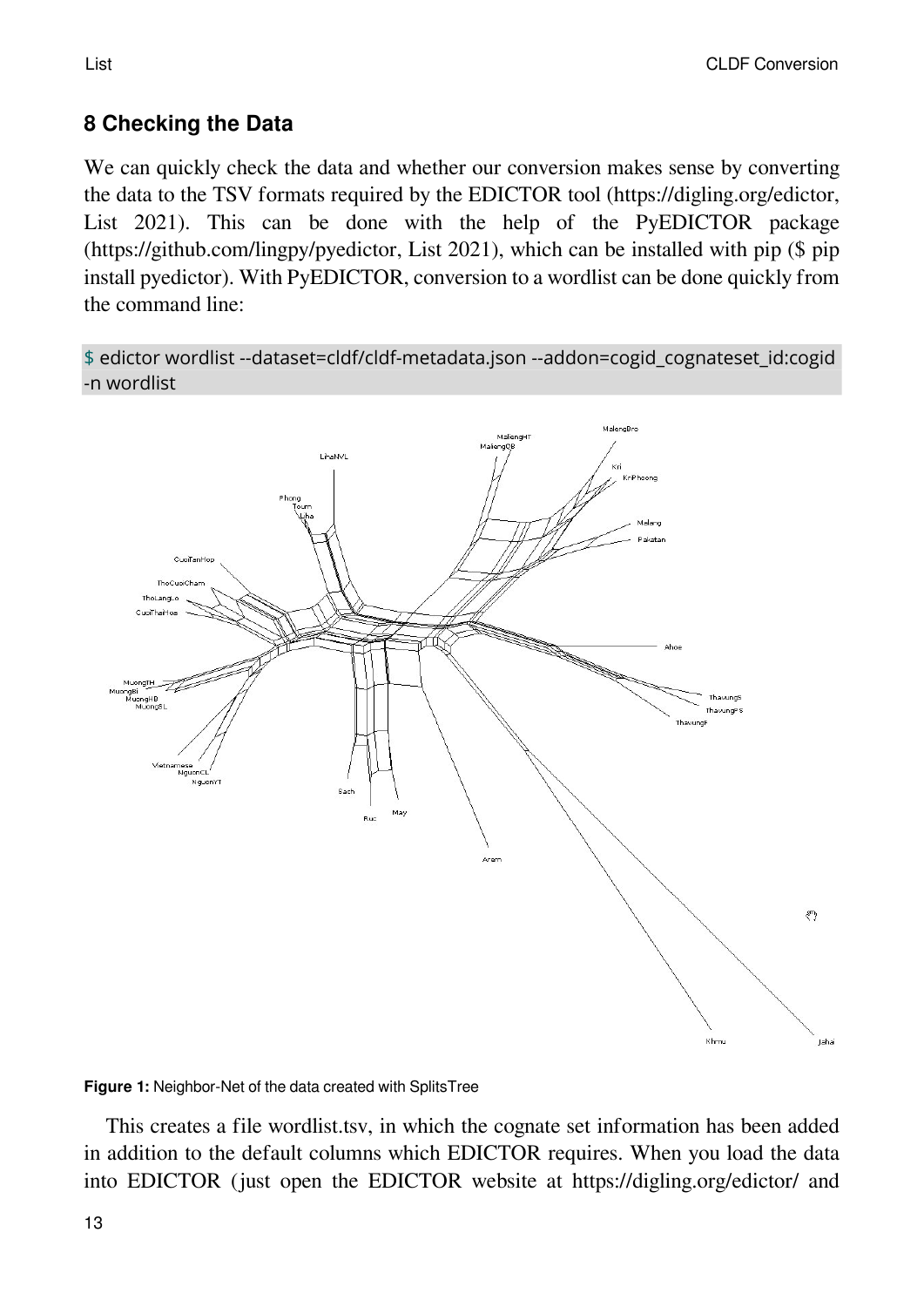select the file wordlist.tsv through the file selection menu), you can easily export the data to the Nexus format to create a phylogenetic network with SplitsTree (https://splitstree.org, [Huson 1998\)](https://digling.org/evobib/?bibtex=Huson1998). After unselecting Proto-Vietic from the language selection table, just click on ANALYZE and select COGNATE SETS and then make sure the full cognates is selected and press OK. A table will appear which shows all cognate sets assembled by concepts in the data. Pressing on the little arrow that points to the bottom will open the Nexus file for download. Loading this into SplitsTree will immediately compute a NeighborNet [\(Bryant and Moulton](https://digling.org/evobib/?bibtex=Bryant2004)).

If you compare this network with the one created from the Nexus file submitted by the authors, you will see that the data was rendered correctly, as the networks are very similar. They are not identical, since the data in EDICTOR is binarized, while the data by the authors was based on a multi-state representation which will be interpreted slightly differently by SplitsTree.

### **9 Outlook**

With CLDFBench, PyLexibank and our reference catalogs which we have curated over the past years, we can drastically facilitate the lifting of multilingual wordlists to a format in which data from different sources can be conveniently compared and aggregated. The conversion requires certain compromises, as we have seen in the treatment of tones. It can also be tedious to implement. All in all, I spent several ours of a rainy Sunday in order to get the data into the shape in which I present them here. But I am convinced that pushing for an increased standardization of the data we produce and use in linguistics is the only way to advance our field on the long run.

### **Supplementary Material**

The dataset is available online at GitHub (https://github.com/lexibank/sidwellvietic). All code documented here is taken from the data on GitHub. It should therefore be straightforward to check the different steps described in this little tutorial.

## **References**

Dediu, Dan (2021): Tone and genes: New cross-linguistic data and methods support the weak negative effect of the "derived" allele of ASPM on tone, but not of Microcephalin. PLOS ONE 16.6. 1-60.

Bouckaert, Remco and Lemey, Philippe and Dunn, Michael and Greenhill, Simon J. and Alekseyenko, Aalexander V. and Drummond, Alexei J. and Gray, Russell D. and Suchard, Marc A. and Atkinson, Quentin D. (2012): Mapping the origins and expansion of the Indo-European language family. Science 337.6097. 957-960.

Chang, Will and Cathcart, Chundra and Hall, David and Garret, Andrew (2015): Ancestry-constrained phylogenetic analysis ssupport the Indo-European steppe hypothesis. Language 91.1. 194-244.